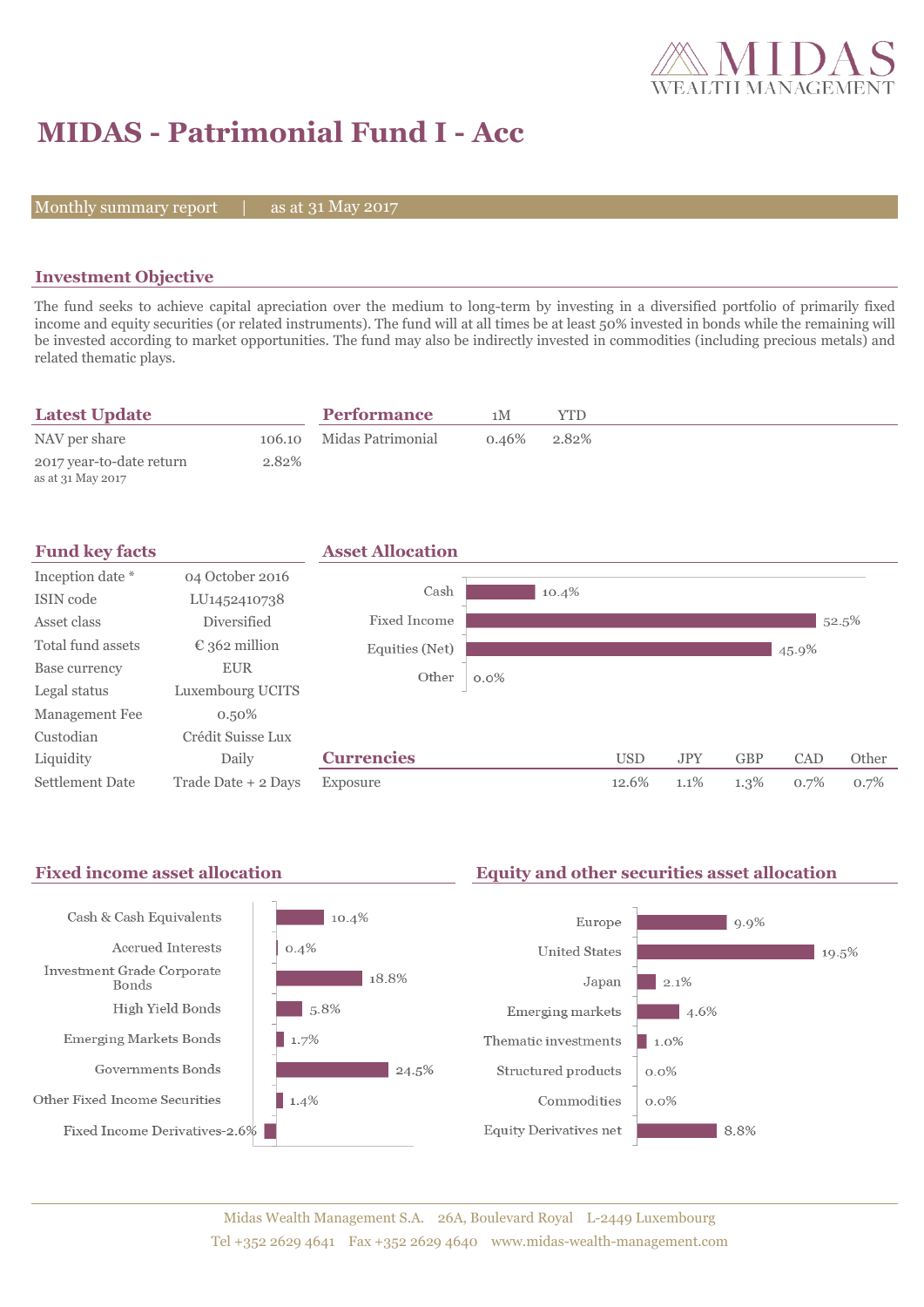

## **MIDAS - Patrimonial Fund I - Acc**

Monthly summary report | as at 31 May 2017

| Top 10 fixed income holdings           | <b>YTM</b> | Rating     | Weight  | <b>Fixed income rating breakdown</b> |       |
|----------------------------------------|------------|------------|---------|--------------------------------------|-------|
| SPANISH GOV'T: SPGB 0 3/4 07/30/21     | $0.1\%$    | $BBB+$     | $6.3\%$ |                                      |       |
| DEUTSCHLAND REP: DBR o 08/15/26        | 0.2%       | <b>AAA</b> | $5.4\%$ | 10.7%<br>AAA                         |       |
| BTPS: BTPS 0.05 10/15/19               | $0.1\%$    | <b>BBB</b> | $3.6\%$ | 6.1%<br>AA                           |       |
| BTPS: BTPS 0.35 11/01/21               | 0.7%       | <b>BBB</b> | $3.6\%$ | A<br>0.6%                            |       |
| FRANCE O.A.T.: FRTR 0 1/2 05/25/25     | $0.4\%$    | AA         | $3.1\%$ | <b>BBB</b>                           | 50.6% |
| PRYSMIAN SPA: PRYIM 2 1/2 04/11/22     | $1.4\%$    | <b>NR</b>  | $1.5\%$ | <b>BB</b><br>12.4%                   |       |
| BOLLORE SA: BOLFP 2 01/25/22           | 1.7%       | <b>NR</b>  | $1.4\%$ | B<br>7.5%                            |       |
| ATF NETHERLANDS : ALATPF 1 1/2 07/15/: | 1.7%       | <b>BBB</b> | $1.4\%$ | <b>CCC</b><br>0.6%                   |       |
| CNP ASSURANCES : CNPFP 17/8 10/20/22   | $1.0\%$    | $BBB+$     | $1.4\%$ |                                      |       |
| EUROFINS SCIEN : ERFFP $21/401/27/22$  | 1.4%       | <b>NR</b>  | $1.3\%$ | NR<br>$11.5\%$                       |       |

| Top 10 equity holdings           | Sector                        | Weight | <b>Equity sector breakdown</b> |                        |  |
|----------------------------------|-------------------------------|--------|--------------------------------|------------------------|--|
| <b>ALTICE NV-A</b>               | Consumer Discretionary        | 0.7%   | <b>Consumer Discretionary</b>  | 12.0%                  |  |
| ALPHABET INC-CL A                | <b>Information Technology</b> | 0.7%   | Consumer Staples               | 9.7%                   |  |
| <b>ING GROEP NV-CVA</b>          | Financials                    | 0.7%   | Energy                         | 9.3%                   |  |
| <b>BANK OF AMERICA CORP</b>      | Financials                    | 0.7%   | Financials                     | 17.2%                  |  |
| <b>CHECK POINT SOFTWARE TECH</b> | <b>Information Technology</b> | 0.6%   | Health Care                    | 13.6%                  |  |
| <b>RAYTHEON COMPANY</b>          | Industrials                   | 0.6%   | Information Technology         | 17.0%                  |  |
| <b>PROCTER &amp; GAMBLE</b>      | <b>Consumer Staples</b>       | 0.6%   | Industrials                    | 10.7%                  |  |
| <b>JPMORGAN CHASE &amp; CO</b>   | Financials                    | 0.6%   | Materials                      | 4.7%                   |  |
| <b>JOHNSON &amp; JOHNSON</b>     | <b>Health Care</b>            | 0.6%   | Telecommunication<br>Utilities | $\Box$ 2.3%<br>$1.4\%$ |  |
| <b>PFIZER INC</b>                | Health Care                   | 0.6%   | Real Estate                    | $\Box$ 2.0%            |  |

### **Top 5 funds and other holdings**

| Nordea Stable Emerging Markets Equity   | 2.7%    |
|-----------------------------------------|---------|
| Amundi ETF TOPIX EUR Hedged             | $2.1\%$ |
| iShares MSCI Emerging Markets           | $1.9\%$ |
| Robeco US Select Opportunities Equities | $1.5\%$ |
| <b>MM</b> Convertible Europe            | 1.4%    |